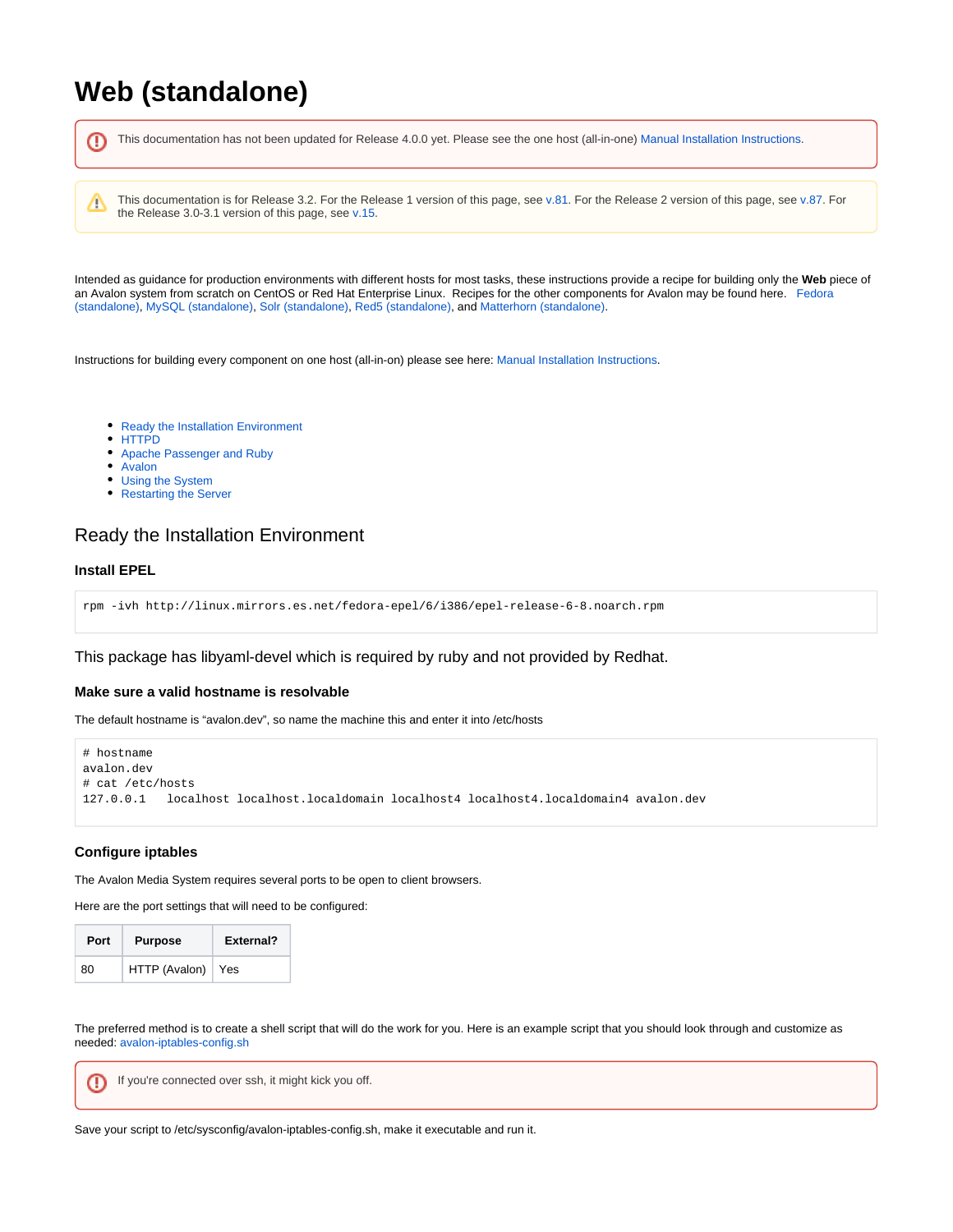```
chmod +x /etc/sysconfig/avalon-iptables-config.sh
/etc/sysconfig/avalon-iptables-config.sh
```
If you run into connection issues you can disable the iptables, by running "service iptables stop". This will completely drop your firewall. When finished troubleshooting run "service iptables start".

# **Disable SELinux**

◡

```
echo 0 > /selinux/enforce 
vim /etc/selinux/config #change the value of `SELINUX` from `enforcing` to `permissive`
```
#### **Add the NUL repository**

Create the NUL repository config file:

```
vim /etc/yum.repos.d/nul-public.repo
```
# Append the following code:

```
[nul_public]
name=NUL Library Public RHEL repository
baseurl=http://yumrepo-public.library.northwestern.edu/x86_64
enabled=1
gpgcheck=1
gpgkey=file:///etc/pki/rpm-gpg/RPM-GPG-KEY-nul
cost=150
```
Install and place the NUL GPG key in the proper location:

curl http://yumrepo-public.library.northwestern.edu/RPM-GPG-KEY-nul -o /etc/pki/rpm-gpg/RPM-GPG-KEY-nul

# Install development libraries and packages for building Ruby

```
yum groupinstall "Development Tools"
yum install readline-devel zlib-devel libyaml-devel libffi-devel openssl-devel libxml2-devel libxslt-devel
```
# <span id="page-1-0"></span>HTTPD

Install and start the httpd service.

yum install httpd service httpd start

#### Add avalon user and create avalon directory.

```
useradd avalon
mkdir /var/www/avalon
chown -R avalon:avalon /var/www/avalon
```
# <span id="page-1-1"></span>Apache Passenger and Ruby

Change current user to avalon then install RVM and ruby 2.1.5.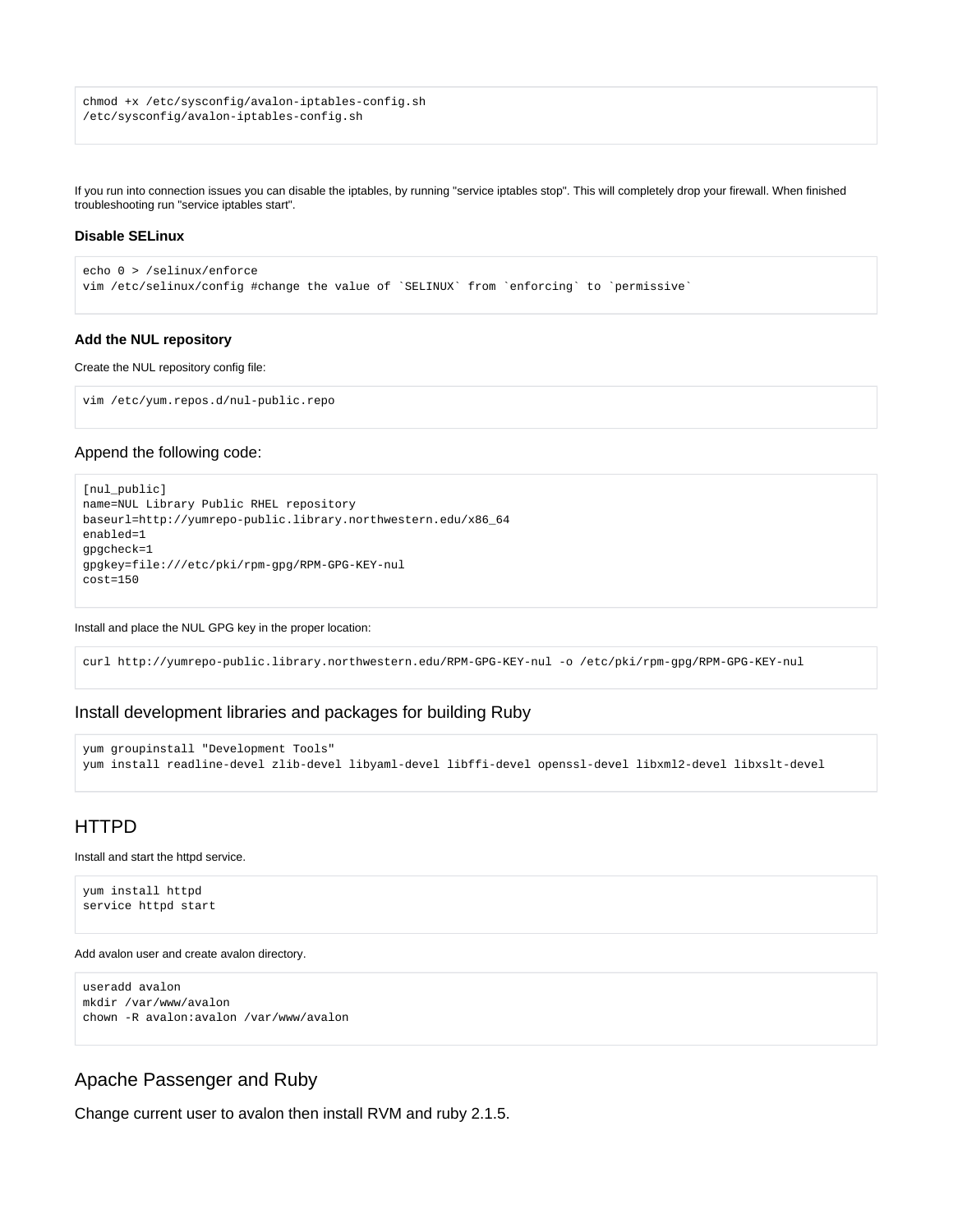```
su - avalon
curl -L https://get.rvm.io | bash -s stable --ruby=2.1.5
```
#### Source the RVM shell (as avalon user)

source /home/avalon/.rvm/scripts/rvm

#### Install Passenger via Gem (as avalon user)

gem install passenger

Check to make sure passenger installed in the expected location (as avalon user)

```
$ passenger-config --root
/home/avalon/.rvm/gems/ruby-2.1.5/gems/passenger-4.0.56
```
Install Passenger apache module requirements (as root)

```
su - root
yum install curl-devel httpd httpd-devel apr-devel apr-util-devel
```
#### Build passenger for your version of Apache and Ruby (as avalon user)

```
su - avalon
passenger-install-apache2-module #copy the suggested Apache configuration file settings for later
```
#### Create an apache configuration file (as root)

```
su - root
vim /etc/httpd/conf.d/passenger.conf
```
Example contents of /etc/httpd/conf.d/passenger.conf:

```
LoadModule passenger_module /home/avalon/.rvm/gems/ruby-2.1.5/gems/passenger-4.0.56/buildout/apache2
/mod_passenger.so
<IfModule passenger_module>
  PassengerRoot /home/avalon/.rvm/gems/ruby-2.1.5/gems/passenger-4.0.56
  PassengerDefaultRuby /home/avalon/.rvm/wrappers/ruby-2.1.5/ruby
  PassengerMaxPoolSize 30
  PassengerPoolIdleTime 300
  PassengerMaxInstancesPerApp 0
  PassengerMinInstances 3
  PassengerSpawnMethod smart-lv2
</IfModule>
```
#### Apache security configuration

```
wget https://raw.github.com/avalonmediasystem/config-files/master/sbin/avalon_auth -O /usr/local/sbin
/avalon_auth
chmod +x /usr/local/sbin/avalon_auth
wget https://raw.github.com/avalonmediasystem/config-files/master/apache/10-mod_rewrite.conf -P /etc/httpd/conf.
d/
```
Create a virtual host for avalon in /etc/httpd/conf.d/avalon.conf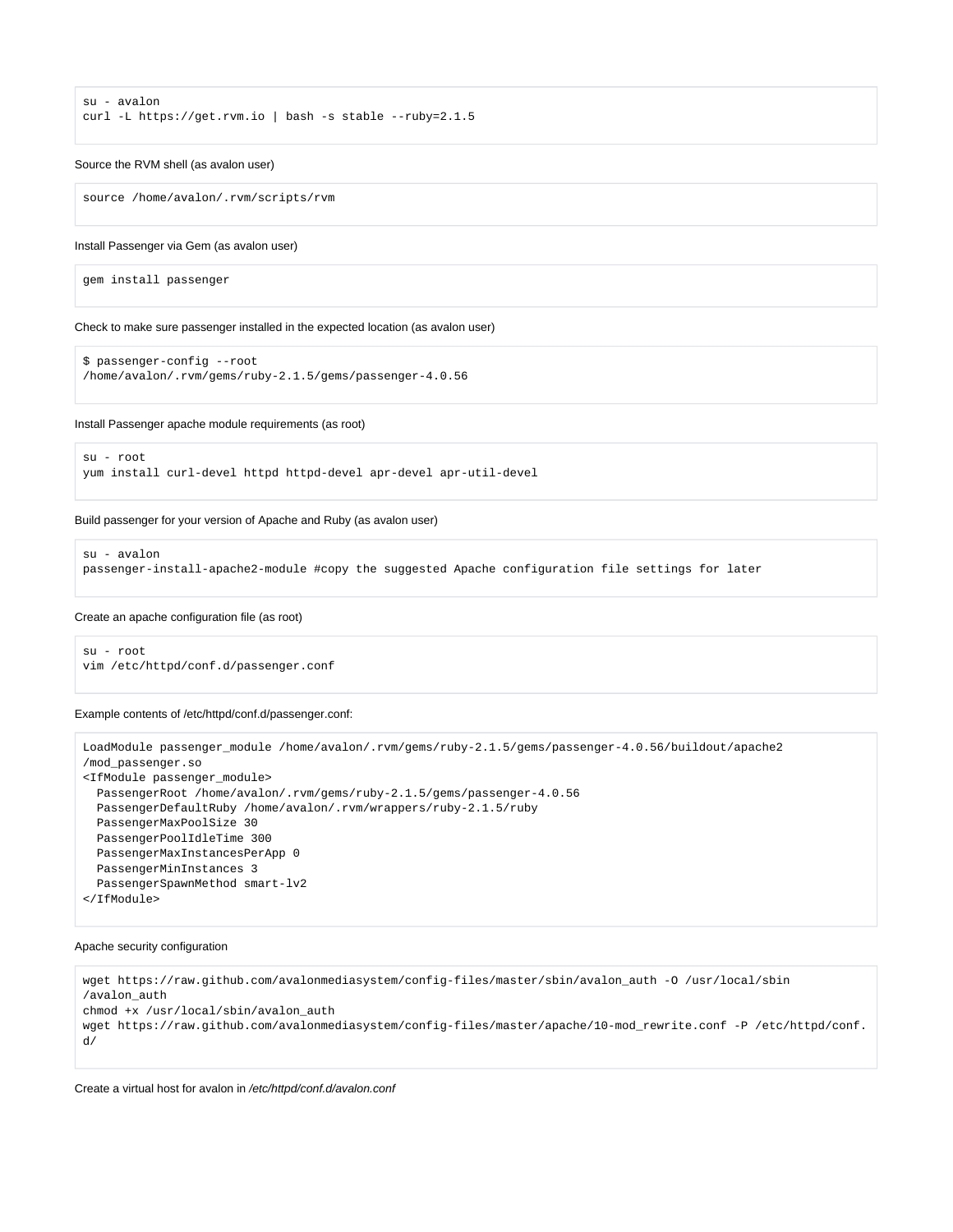wget https://raw.github.com/avalonmediasystem/config-files/master/apache/20-avalon.conf -P /etc/httpd/conf.d/ vim /etc/httpd/conf.d/20-avalon.conf

#### Add this line to 20-avalon under the VirtualHost tag:

RailsEnv development

Restart apache. With apache running, check passenger-status

```
/etc/init.d/httpd restart
su - avalon
which passenger-status
#> ~/.rvm/gems/ruby-2.1.5/bin/passenger-status
```
# <span id="page-3-0"></span>Avalon

#### **Grab Avalon code from github**

```
cd \simgit clone git://github.com/avalonmediasystem/avalon.git
cd avalon
git checkout master #make sure you are in the master branch (should be by default)
mv public/* /var/www/avalon/public/
mv * /var/www/avalon/
```
### **Configure Avalon**

Create /var/www/avalon/config/setup\_load\_paths.rb and add:

```
if ENV['MY_RUBY_HOME'] && ENV['MY_RUBY_HOME'].include?('rvm')
   begin
     gems_path = ENV['MY_RUBY_HOME'].split(/@/)[0].sub(/rubies/,'gems')
     ENV['GEM_PATH'] = "#{gems_path}:#{gems_path}@global"
     require 'rvm'
     RVM.use_from_path! File.dirname(File.dirname(__FILE__))
   rescue LoadError
     raise "RVM gem is currently unavailable."
   end
 end
 # If you're not using Bundler at all, remove lines bellow
 ENV['BUNDLE_GEMFILE'] = File.expand_path('../Gemfile', File.dirname(__FILE__))
 require 'bundler/setup'
```
cd /var/www/avalon/config cp authentication.yml.example authentication.yml

# **Configure database settings**

vim database.yml

Replace database.yml with the correct values for your development environment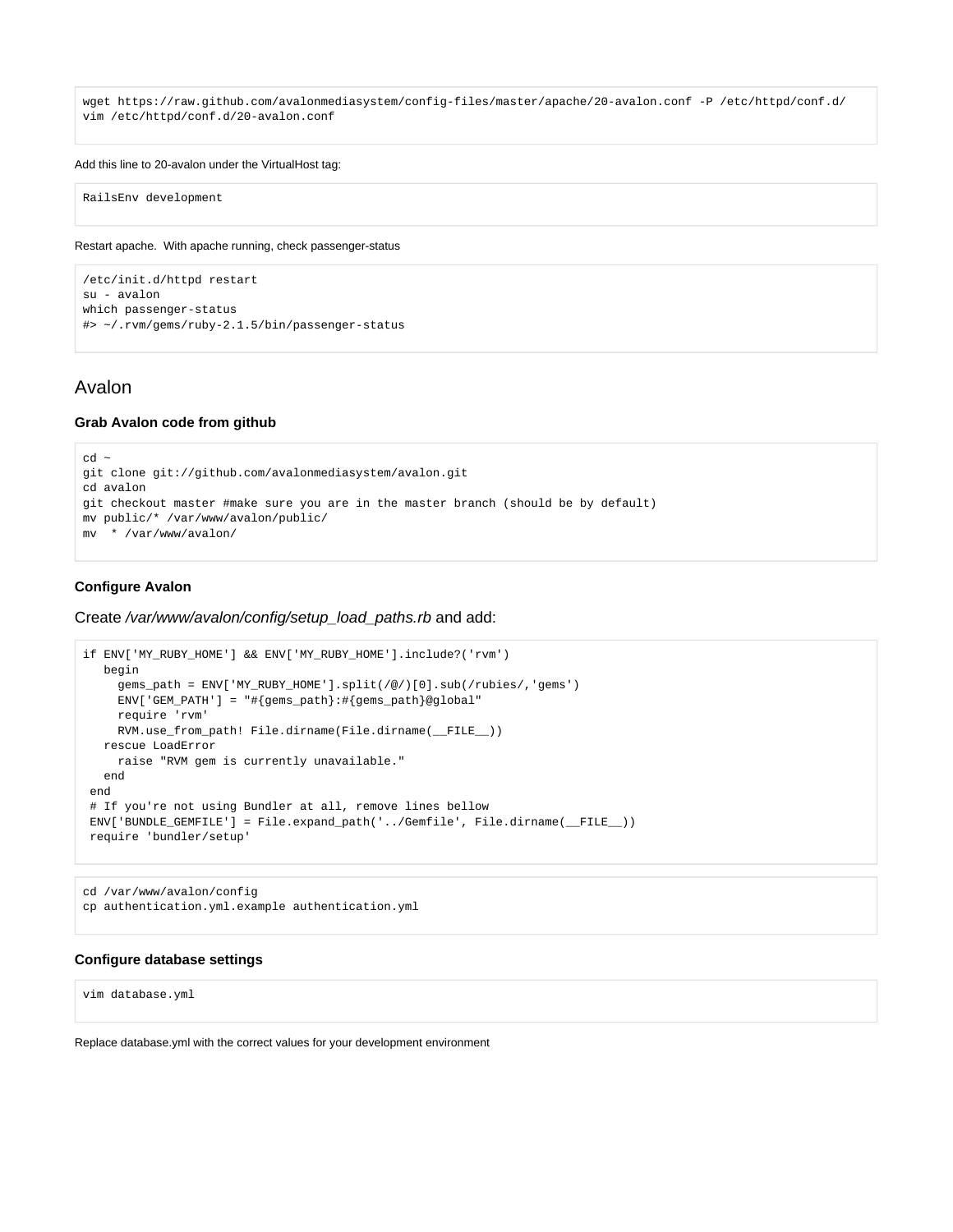```
development:
  adapter: mysql2
  host: localhost
  database: rails
  username: rails
  password: rails
  pool: 5
  timeout: 5000
```
# Install the mysql2 adapter

su - root yum install mysql-devel su - avalon gem install activerecord-mysql2-adapter gem install mysql2 su - root vim /var/www/avalon/Gemfile

Add this line to the Gemfile

gem 'mysql2', '~>0.3.11'

If you are using mysql instead of sqllite (as is done throughout this document), then comment out the following lines in the Gemfile

```
# gem 'activerecord-jdbcsqlite3-adapter'
# gem 'jdbc-sqlite3'
# gem 'sqlite3'
```
#### **Run the bundle install**

# Install additional dependencies

yum install rubygem-json cmake

#### Run bundler

```
su - avalon
cd /var/www/avalon
gem update debugger-ruby_core_source
bundle install
```
# **Finish configuring Avalon**

# Edit /var/www/avalon/config/solr.yml

```
 development:
  url: http://localhost:8983/solr/
```
### Edit /var/www/avalon/config/fedora.yml

```
 development:
  user: fedoraAdmin
  password: fedoraPassword
  url: http://127.0.0.1:8983/fedora
```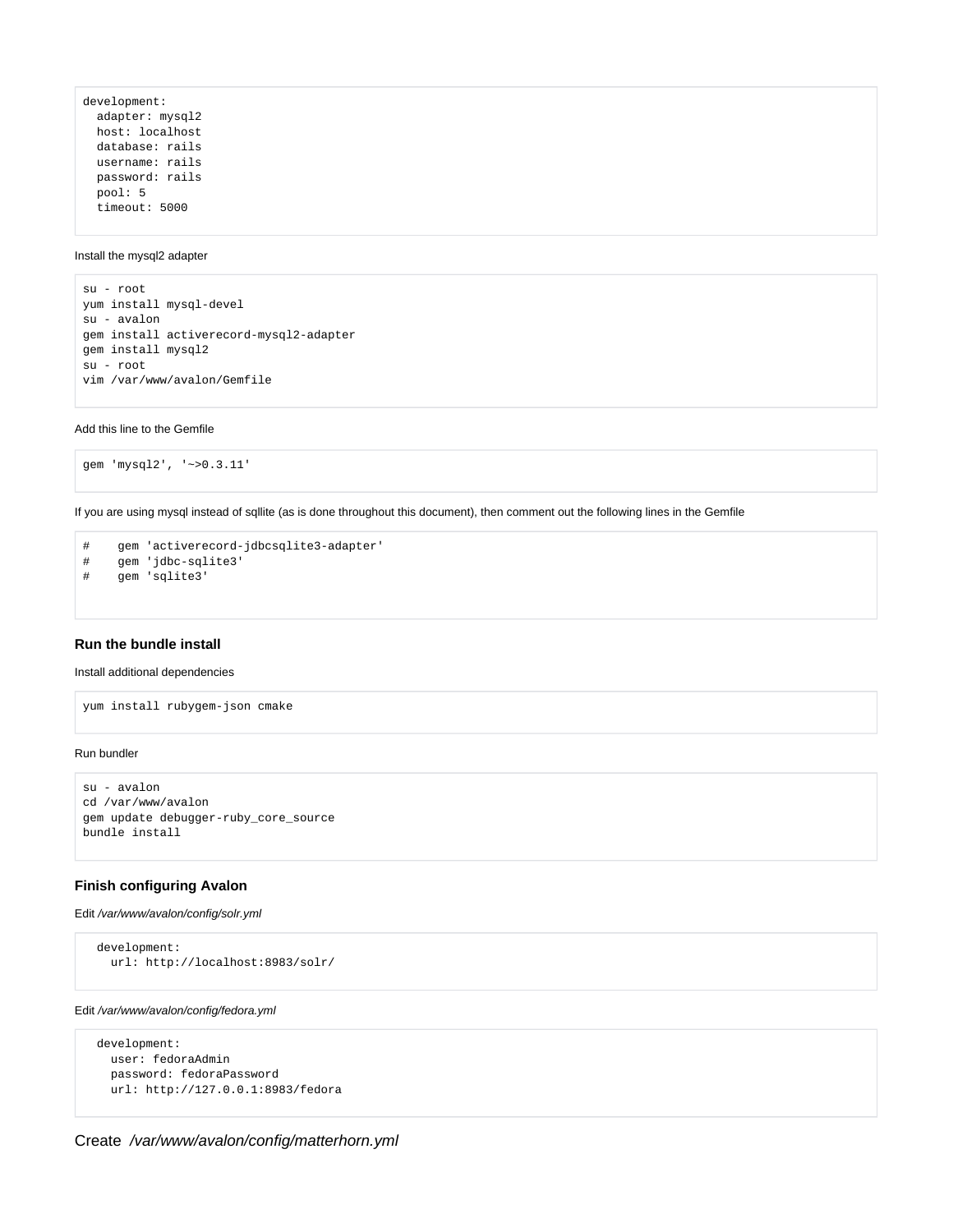development: url: http://matterhorn\_system\_account:CHANGE\_ME@localhost:8080/

Create /var/www/avalon/config/avalon.yml and base it off of /var/www/avalon/config/avalon.yml.example. Consult the [documentation](https://wiki.dlib.indiana.edu/display/VarVideo/Configuration+Files) to customize this file for your installation.

```
development:
  dropbox:
    path: '/var/avalon/dropbox/'
     upload_uri: 'sftp://localhost/var/avalon/dropbox'
    username: 'test'
    password: 'test'
    notification_email_address: ''
```
# **Create the database using rake**

su - avalon cd /var/www/avalon rake db:create

If you get an error message saying that you can't connect to the database, take a look at this post and follow some of the troubleshooting steps.

<http://stackoverflow.com/questions/5376427/cant-connect-to-local-mysql-server-through-socket-var-mysql-mysql-sock-38>

# **Run the database migrations**

rake db:migrate

Set rails environment to development, if it has not defaulted to this. On the first line of /var/www/avalon/config/environment.rb make sure it says 'development'

ENV['RAILS\_ENV'] ||= 'development'

### **Visit your new Avalon site!**

You should be able to visit the webpage with just the hostname (ie <http://localhost>)

Click on "Sign in" in the upper right corner of the website main page. Set up a default identity with the following properties.

archivist1@example.com password/password

This is a known identity with administrative privileges.

#### **Start delayed\_job**

As avalon run

```
cd /var/www/avalon/
bundle exec rake delayed_job:start
```
<span id="page-5-0"></span>Delayed Job handles background jobs. DelayedJob logs to log/delayed\_job.log in the avalon directory.